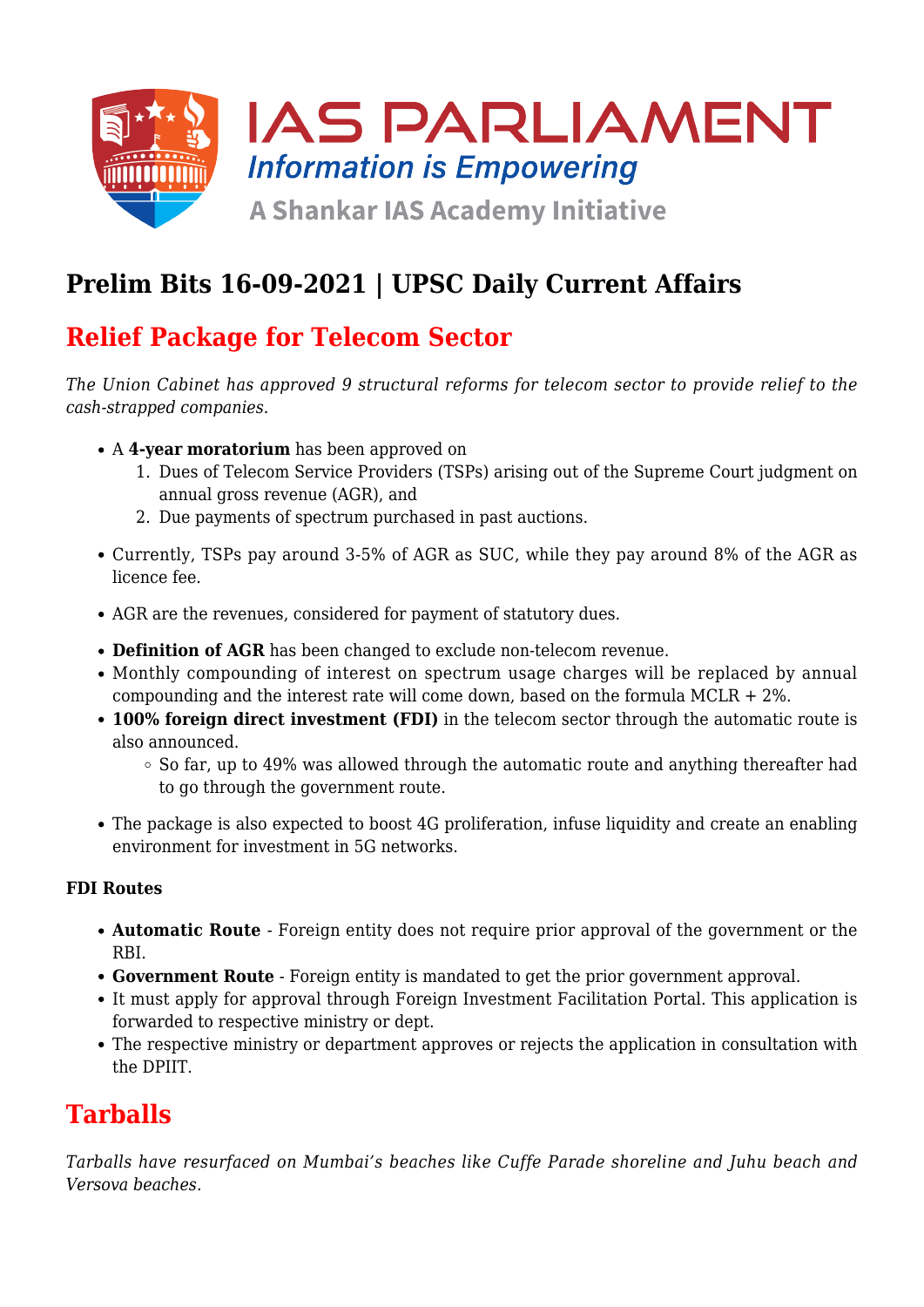- Tarballs are dark-coloured, sticky black oil-emanating balls lying on the shore.
- **Formation** Tarballs form when crude oil floats on the ocean surface. They are formed by weathering of crude oil in marine environments.
- They are transported from the open sea to the shores by sea currents and waves.
- Tarballs are usually coin-sized and are found strewn on the beaches. But, over the years, they have become as big as basketballs.
- They stick to the cleaning machinery and are very difficult to wash off. They give off a foul fuel smell.
- **Deposition** All the oil spilt in the Arabian Sea gets deposited on the western coast in the form of tarballs in the monsoon season when wind speed and circulation pattern favour transportation of these tarballs.
- Tarballs are removed from the beaches post-high tide.

# **Shoonya Campaign**

*With Rocky Mountain Institute (RMI) and RMI India's support, NITI Aayog has launched Shoonya Campaign.*

- The Shoonya campaign aims to
	- 1. Accelerate adoption of **electric vehicles** (EVs) in the urban deliveries segment and
	- 2. Create consumer awareness about the health, environmental and economic benefits of **zero-pollution delivery**.

Urban freight vehicles account for 10% of freight transportation-related CO2 emissions in India, and these emissions may grow by 114% percent by 2030.

- As part of the campaign, a corporate branding & certification programme is being launched to promote industry's efforts towards transitioning to EVs for final-mile deliveries.
- An **online tracking platform** will share the campaign's impact through data such as vehicle kilometers electrified, carbon savings, criteria pollutant savings and other benefits from clean delivery vehicles.

EVs emit no tailpipe emissions, which can contribute immensely to an improved air quality.

Even when accounting for their manufacture, they emit 15-40% less CO2 compared to their internal combustion engine counterparts and have lower operational cost.

### **Hybodont Shark**

*Teeth of new species of hybodont shark of Jurassic age called Strophodus jaisalmerensis have been reported for the first time from Jaisalmer region of Rajasthan by the Geological Survey of India (GSI).*

- Hybodonts sharks were a dominant group of fishes in both marine and fluvial environments during the Triassic and early Jurassic time.
- But, these sharks started to decline in marine environments from the Middle Jurassic onwards until they formed a relatively minor component of open-marine shark assemblages.